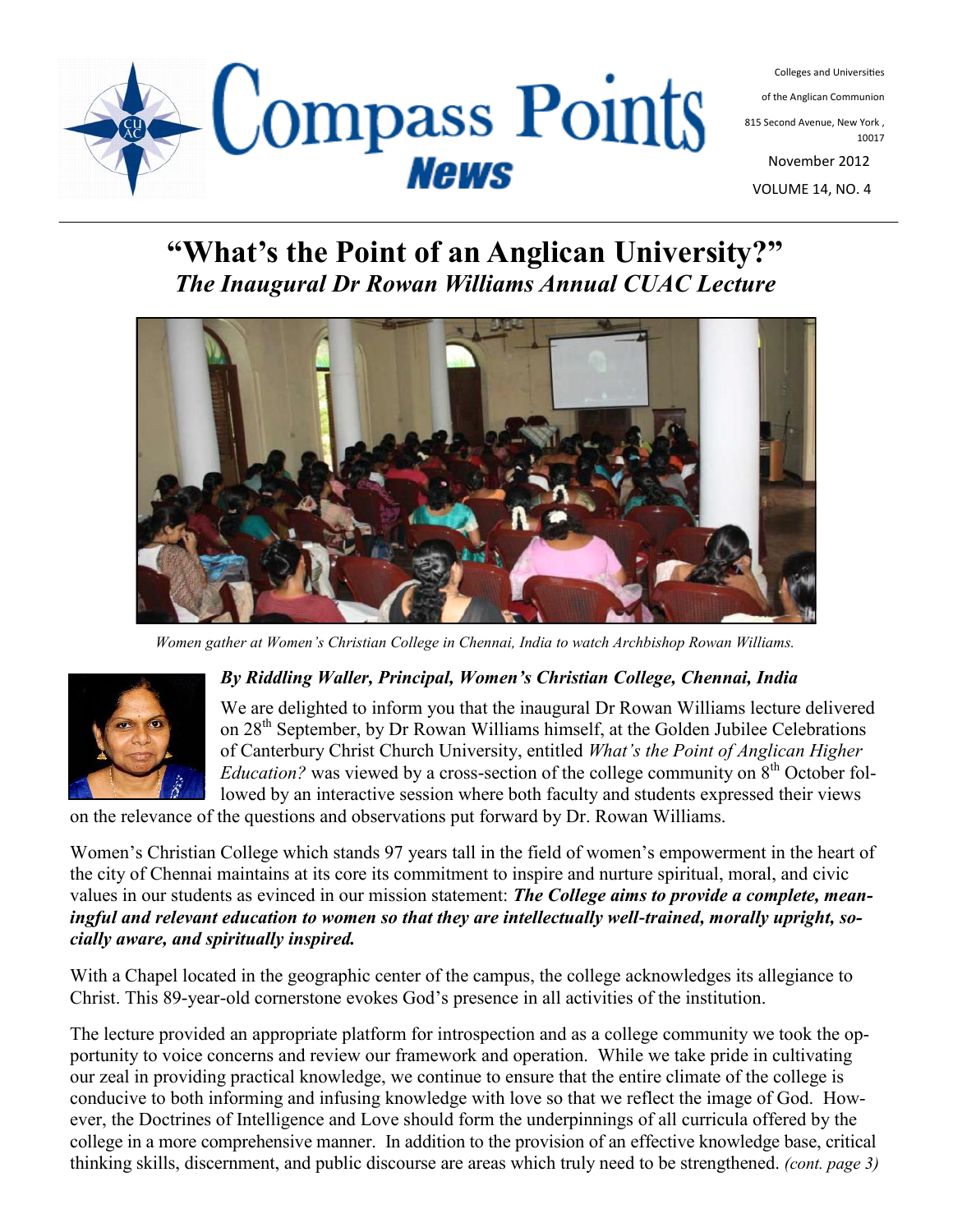# HORIZONS



The Rev. Canon James G. Callaway, DD General Secretary

*If intelligence is part of the divine image, intelligence is always related to love….And if love is about how connections are built and maintained between what is different or strange, intelligence is inseparable from that activity. It is about making connections: it is about drawing fragments into some sort of wholeness.* +Rowan Williams

The greatest joy of my work as General Secretary is visiting CUAC campuses globally. When I visit an Anglican-related college or university, as I did recently in the UK and soon will in Asia, I meet with Vice chancellors, faculty and students. As the visit unfolds I keep asking myself the question, "What is distinctive here, what sets it apart?" Initially I am bombarded with each institution's uniqueness: its culture, traditions, context, and offerings. But with the luxury of a little more time similarities with other CUAC schools start to emerge as well. Such visits enable us to make connections within CUAC and beyond.

I see CUAC's mission as helping every Anglican college and university to flourish and be productive. But are Anglican roots sometimes an awkward particularity best to be overcome or at least managed discretely or can they form a foundation that strengthens the entire enterprise? Can Anglican rootedness become a competitive advantage in today's volatile secular culture?

To assess the relevance of Anglican identity requires a framework and language to recognize what it is. It is precisely just this kind of critical thinking that makes the *Dr Rowan Williams Annual CUAC Lecture* so pivotal to our mission. In the inaugural lecture, Rowan Williams laid out just such definitions. Starting with "the point of a university" he went to "the point of a Christian university" and finally to "the point of an Anglican university." This issue of *Compass Points* reports on some initial responses to the archbishop's presentation from members in India, the UK, and the US. It is a process that is only beginning, for the answers will be as diverse as our membership. I opened with a brief quotation to whet your appetite for the delicious thought that awaits you.

So my challenge to our member institutions is to see for yourselves and make your own unique responses. The video of the lecture is available on our website at [www.cuac.org,](http://www.cuac.org) thanks to Canterbury Christ Church University. As Woman's Christian College in Chennai did, arrange screenings on your campus, followed by your own panel of respondents, perhaps from administration, faculty, and students, to address the implications in your context, then open the session to questions and discussion. Finally, send a summary to us at CUAC so we can accumulate the responses and can all learn from them, as well as help plan next year's **lecture** 

What does church rootedness means in your context and what it might mean? Because it is a partnership, don't neglect what support you need from the church as well. When the goal is clear the next steps forward won't be that hard to find.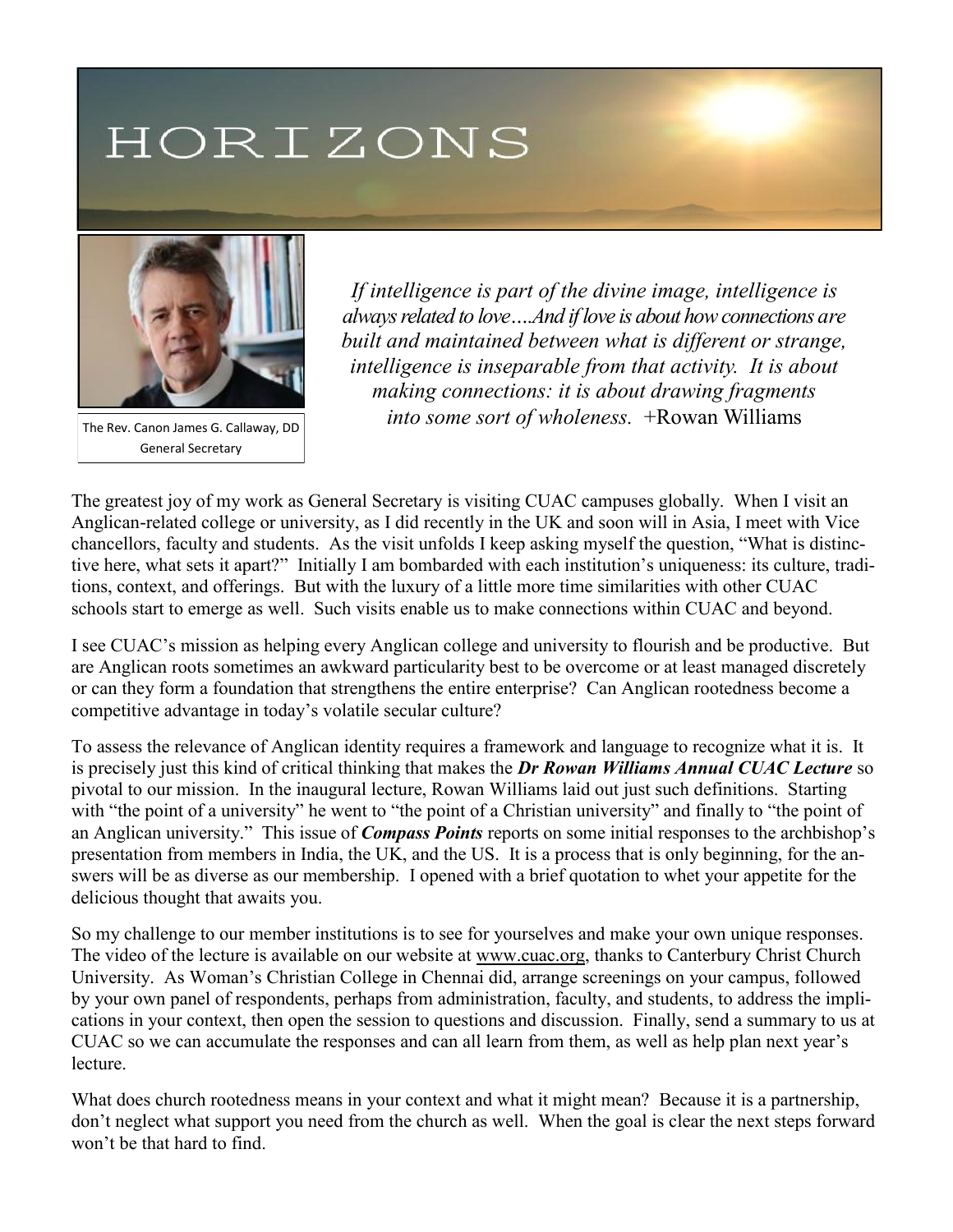*(cont. from page 1)* While Women's Christian College emphasizes service to the underprivileged both formally and informally, the focus needs to be on seeking to "heal what was broken, what is fragmented."

With a wide repertoire of indigenous knowledge that we have documented and accumulated over the years, the college has opened up newer avenues where partnerships with overseas universities enhance a wider approach to education as a whole and to Christian Education in particular.

As an institution that employs a variety of strategies to ameliorate the condition of women we have been immensely motivated and inspired by the lecture. The task, though uphill in a world that lures people with materialism, has enabled women students who pass through the portals of the institution to grapple with issues of societal concern with equanimity and emerge as formidable forces that contribute to India's knowledge bank thereby building intelligent citizens who are able to positively impact the neighborhood and the community.



## "Truth and Love: Higher Education with a Mission" The RT Rev'D Henry Parsley

In the first Annual CUAC Lecture, Archbishop Williams laid a brilliant foundation for this new lecture series. He spoke cogently of the purpose of universities, the unique gifts of Christian colleges and universities, and the character of Anglican institutions of higher learning. The address was imaginative, lively, and thought-provoking, as we have come to expect of Dr. Williams. I was particularly struck by several points the Archbishop made in his three-part presentation.

The purpose of a university is forming intelligent citizens. It is not for individual ends alone, but for enabling persons to participate thoughtfully in public life and contribute to the common good. This means the ability to think critically, to help avoid the toxic conflicts that damage human society, and to appreciate the many different ways of understanding that are part of life. Intelligence is not "totally free-flowing," he suggested. We all have to "bang our heads on the world" and find that it is not just what I want it to be.

Universities enable such breadth and maturity.

Christian institutions of higher learning are unique because we are given a doctrine of human intelligence. It is a special human capacity, one which gives us a freedom and longer reach in understanding beyond the immediate contexts of experience. It is of utmost significance that in Christian thought, intelligence cannot be separated from love. The deepest purpose of intelligence is the work of love, to labor for human flourishing, liberation, and the healing of fragmentation. Faithful universities must "make space for diversity and crossboundary dialogue," always keeping questions open and maintaining a climate of freedom, thus enriching a self-critical and healthy society.

Anglican universities in particular embody our tradition's suspicion of too much centralized authority and our embrace of conversation and questioning. Within our shared faith and open pursuit of truth we are ever free to "question each others' questions." We are patient with diversity, even as we recognize one another as partners.

What makes us recognizable as Anglican institutions is the public acknowledgement that "Christian faith is a living resource" for the pursuit of truth and wisdom. This is represented in faculty and symbols and worship.

Also, we are recognizable in our commitment to sustaining dialogue with our churches and our commitment to engaging with both the front lines of local culture and wider, global connections. This is a demonstration of our distinctive commitment to the Christian vision and our view of intelligence being given us for the good of society and human flourishing.

There is much in the Archbishop's lecture to make us think imaginatively about our life as Anglican colleges and universities. It raises great questions. My greatest hope is that it will stimulate conversation amongst faculty and students across our institutions in the days and years to come.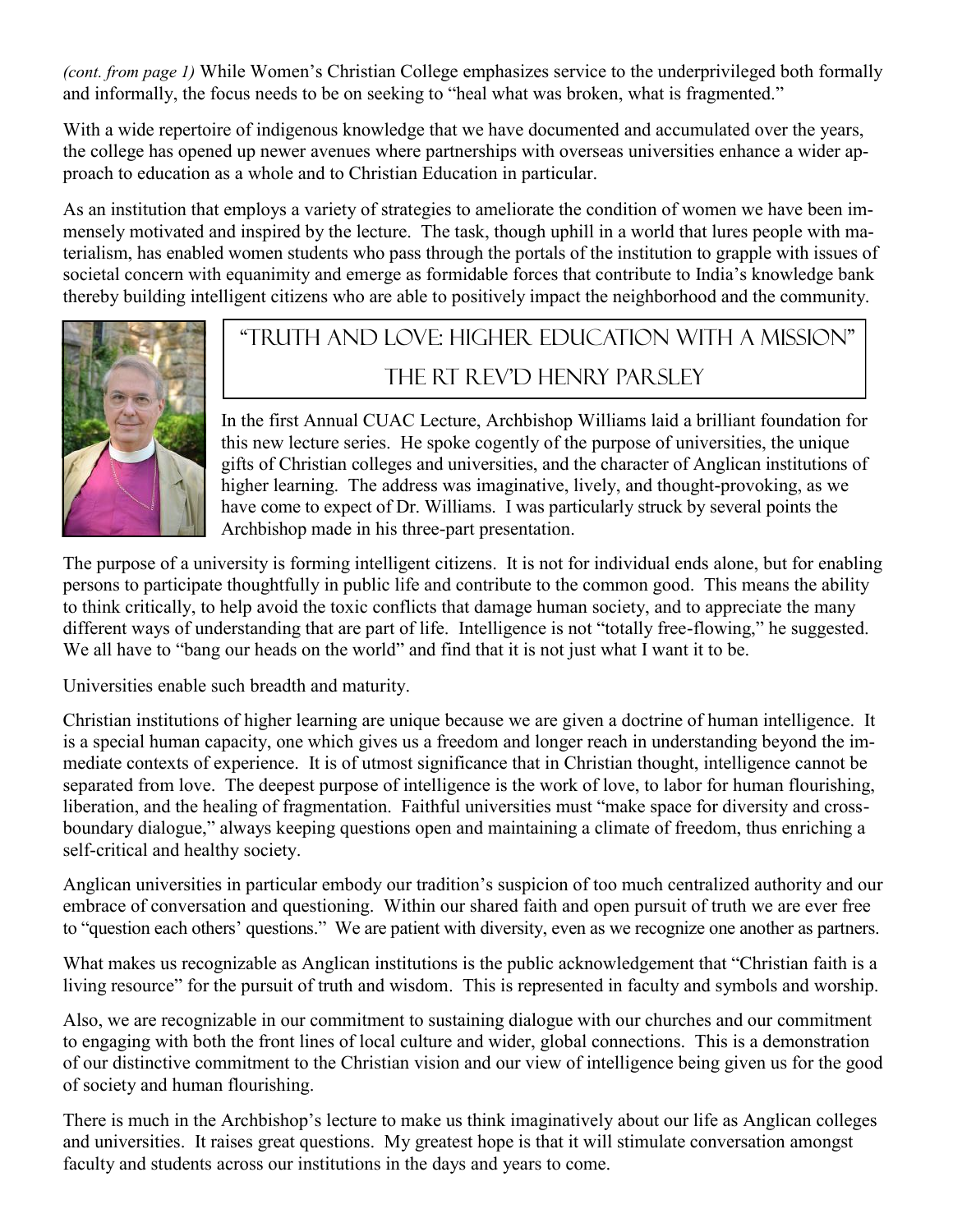## THE INAUGURAL DR ROWAN WILLIAMS ANNUAL CUAC LECTURE "A TRANSFORMING PRESENCE...AROUND THE WORLD"



On September 28, 2012, Dr Rowan Williams, the Archbishop of Canterbury, launched a new annual international lecture series by asking, "What is the point of an Anglican university?"

Not something you've been pondering? Perhaps not; but when and where he asked it, the question was particularly salient: speaking to the academic and theological community of Canterbury Christ Church University, where he serves as Chancellor, during the University's Golden Jubilee celebrations—and opening a lecture series sponsored by the Colleges and Universities of the Anglican Communion (CUAC). In the hour that followed, the Archbishop described a specific and unique ideal of higher education, and a methodology that embodies it, that is shaped not only by a broad "Christian" perspective, but more precisely by the specific historical and cultural characteristics of worldwide Anglicanism. By the time he finished speaking, not only was it clear what Anglican universities are, but also why they matter and how they contribute to the intellectual development of the societies in which they stand.

Dr Williams came to the See of Canterbury from the rich academic community in Wales; and as his decadelong tenure as Archbishop draws to a close, he will return again to the academe, as Master of Magdalen College. That the intellectual enterprise is dear to his heart should surprise no one, nor should the fact that he has served as CUAC's Patron. It was in recognition of Dr Williams' belief that higher education within the context of an Anglican identity provides benefits that are both universal and particular to the local context that CUAC instituted the Dr Rowan Williams Annual CUAC Lecture and invited the Archbishop to deliver the first in the series. In subsequent years, the lecture will be hosted by regional chapters. The Rev'd Canon James Callaway, CUAC's General Secretary, noted, "By rotating among the regions of the CUAC chapters, this will be a global voice seeking the commonalities of Anglican higher education that take shape in such diverse cultures. Because of the Gospel, we all have common roots."

As Dr Williams noted, "we also have a great deal to celebrate in the legacy of a Christian and Anglican theological understanding of higher education which is already, I believe, and can be even more so, a transforming presence in churches and societies around the world. I hope and pray that that future will be fully and richly realized by all the institutions of the Colleges and Universities of the Anglican Communion network."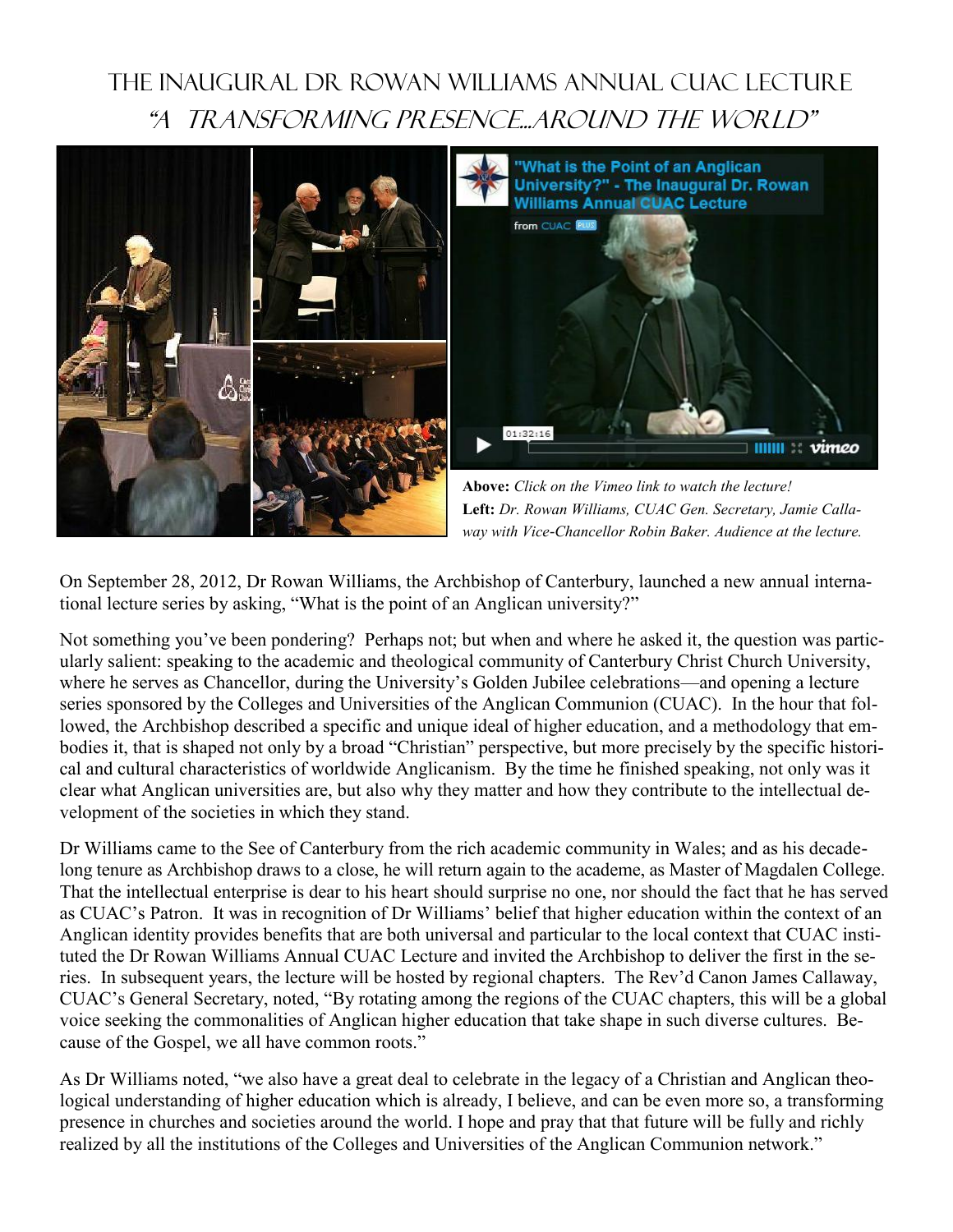

# The Rev'D. DR Jeremy Law

The very notion of an Anglican University might seem like a contradiction in terms, requiring an uncomfortable coupling of faith and reason. For how can faith, the apparent human ability to swallow assumptions whole, be successfully combined with reason, the faculty by which we sift and critically examine our assumptions? It is thus one of the major achievements of Archbishop Rowan Williams' lecture not merely to overcome this seeming incongruity between (Anglican) faith and (intellectual) reason, but to demonstrate their required, creative—and timely—compatibility.

The point of any university (including an Anglican one), he suggests, reaches beyond the pursuit of learning and the quest for new understanding (research) to embrace the cultivation of 'intelligent citizenship.' Universities exist to promote honest and intellectually rigorous public debate that aims to serve the common good. Accordingly, their conception of what intelligence is, what Williams calls their 'doctrine of the intellect,' must avoid two seductive errors: intelligence can neither be reduced to pragmatic problem-solving; nor can it be expanded to a creative, unconstrained affirmation in which 'anything goes.' Rather the exercise of the intellect both opens up ever new horizons, yet is constrained by the reality of the world against which, in various ways, it has to test itself. A university, then, should be shaped by multiple and diverse forms of questions—provided by its different intellectual disciplines—yet form a community in which it is possible for these questions to interact with each other: to relativize, test, provoke, and encourage each other. Though Williams does not make this explicit, we are not far here from the implications that might flow from thinking seriously about God as Trinity. He does, however, go on to introduce an explicit, and vital, theological addition to his argument. In so doing, he unfolds what a 'doctrine of the intellect' might look like in an Anglican (Christian) university.

Christian tradition has long understood human intellectual capacities to flow from our creation in the 'image of God.' And if our reason really does reflect something of the nature of God, then our thinking cannot be separated from the exercise of love. Love and reason come together when we conceive of the intellect as reaching out to make connections, as uniting what is fragmentary into a comprehensive whole. The functioning of the intellect is thus inherently related to what serves the flourishing of life; this is the full meaning of 'intelligent citizenship.'

Writing from a contemporary British context, what are we to make of all this? In this time when economics seems to be the measure of all things, what often determines the shape and character of a university is not a 'doctrine of the intellect' but rather what sells. The range of disciplines housed in a University is fashioned according to what is popular. And within these disciplines, it is the sexy, easily digestible morsels that are selected in order to keep the customers (students) happy and content. I exaggerate, of course, for rhetorical effect, but not, I am sad to say, to the point of hopeless caricature. Anglican universities are not immune from these economic realities, and so Williams offers us a timely and challenging reminder to interrogate ourselves about which grand narrative it is that has the upper hand in our institutions: neo-liberal capitalism or the claims of Christ.

Williams reminds us, if we needed reminding, of the extraordinary richness of the Christian tradition when it comes to the matter of education. The notion that the intellect cannot be separated from the demands of love is of urgent relevance in a world marred by the violent pursuit of self-interest. The Christian, and more specifically the Anglican tradition (with its suspicion of all forms of centralisation) has much to contribute to any debate about the nature and purpose of Higher Education. But the question remains, how in our diverse institutions can this voice command attention without resorting to imposition? In other words, in an Anglican institution, who precisely is the 'we' that speaks for this tradition? Unless a clear consensus in response to this question can be formed, the Christian tradition, however profound and timely its contribution, may remain a peripheral voice even in institutions who formally celebrate their Anglican inheritance.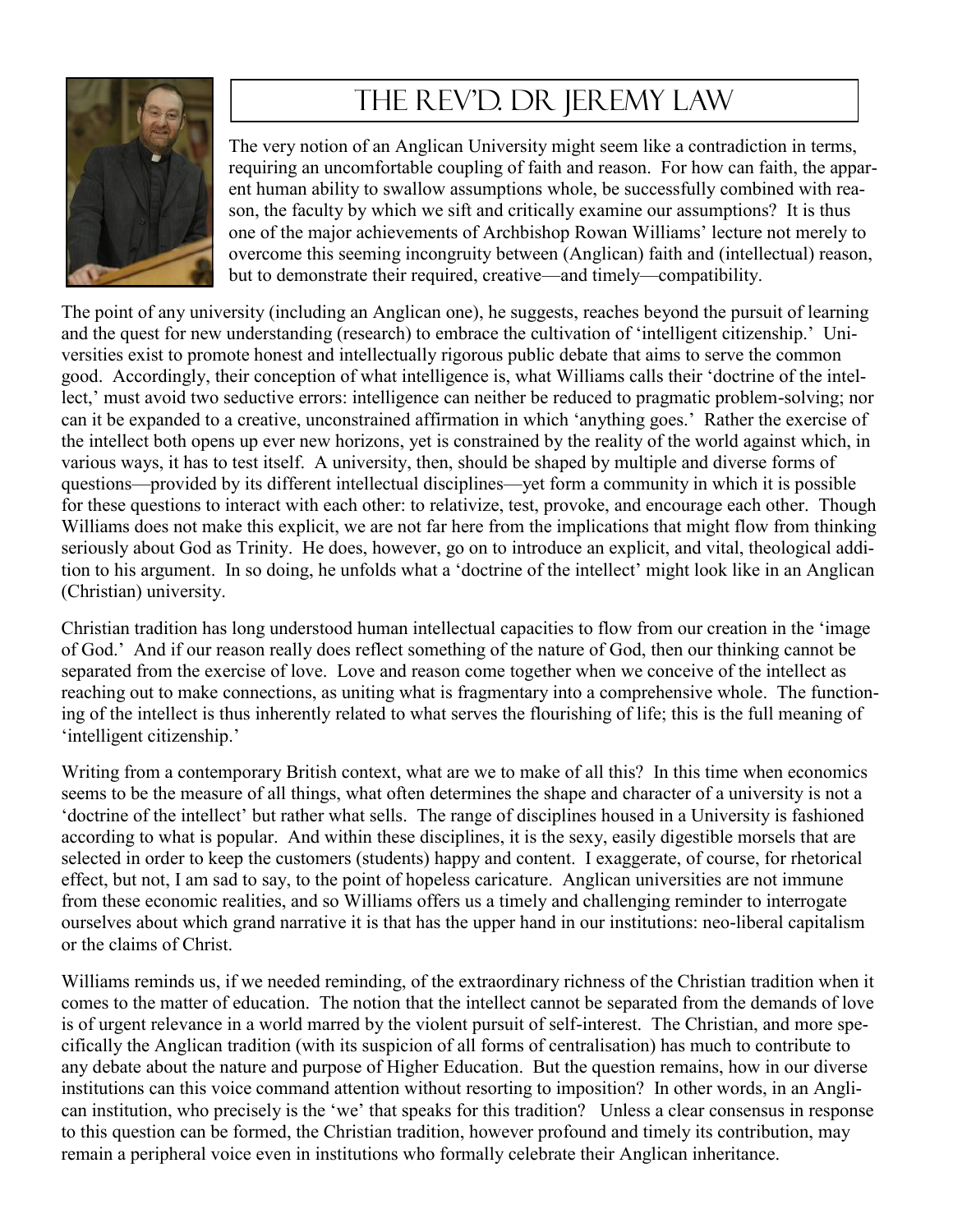#### A Year of Celebrations for A Landmark Anniversary



*Jubilee Service of Thanksgiving*

This year Canterbury Christ Church University is celebrating a landmark anniversary as it turns 50.

Established in 1962 as a Primary Teacher Training College on one location, with nine members of staff and 70 students, Christ Church has grown in size and reputation with nearly 20,000 students studying a wide range of subjects in Education, Health and Social Care, Social and Applied Sciences, and Arts and Humanities across a network of campuses in Kent and Medway.

To celebrate 50 years of higher education and innovation, the University has produced an exciting programme of events to mark this momentous year, with music being central to the Jubilee celebrations.

The highlight will be the opening of newly refurbished St Gregory's Centre for Music, in October. This newly renovated iconic and historic venue for music performance will offer world class facilities to be enjoyed by national and international audiences, as well as the local community. It will also enable the University to extend its future public music programme, including a new strand of professional concerts.

In his address to officially launch the Jubilee year, Vice-Chancellor Professor Robin Baker, CMG explained how the University was continuing a tradition for music excellence and learning dating back more than a millennium. He said: "This Canterbury site has been known as a place of learning and musical excellence since the 7<sup>th</sup> century. Under Archbishop Theodore a school was established in Canterbury, the first educational institution in England attracting students from far away and became famous for its quality of music. It is fitting that in our Jubilee year our excellent music provision will be central to the celebrations."

Professor Robin Baker was joined by the Right Reverend Trevor Willmott, Bishop of Dover, and other prominent figures from the local community to officially launch the Golden Jubilee year on Wednesday, 18 January.

Have anything to share? A story idea for the next issue of *Compass Points*? Email The Rev. Canon James Callaway, D.D., General Secretary: [jcallaway@cuac.org](mailto:jcallaway@cuac.org) **The Colleges and Universities of the Anglican Communion** 815 Second Avenue, New York, NY 10017, USA**,** Web: http://www.cuac.anglicancommunion.org, Phone: 1.212.716.6149 Maggy Keet, Editor *Compass Points*